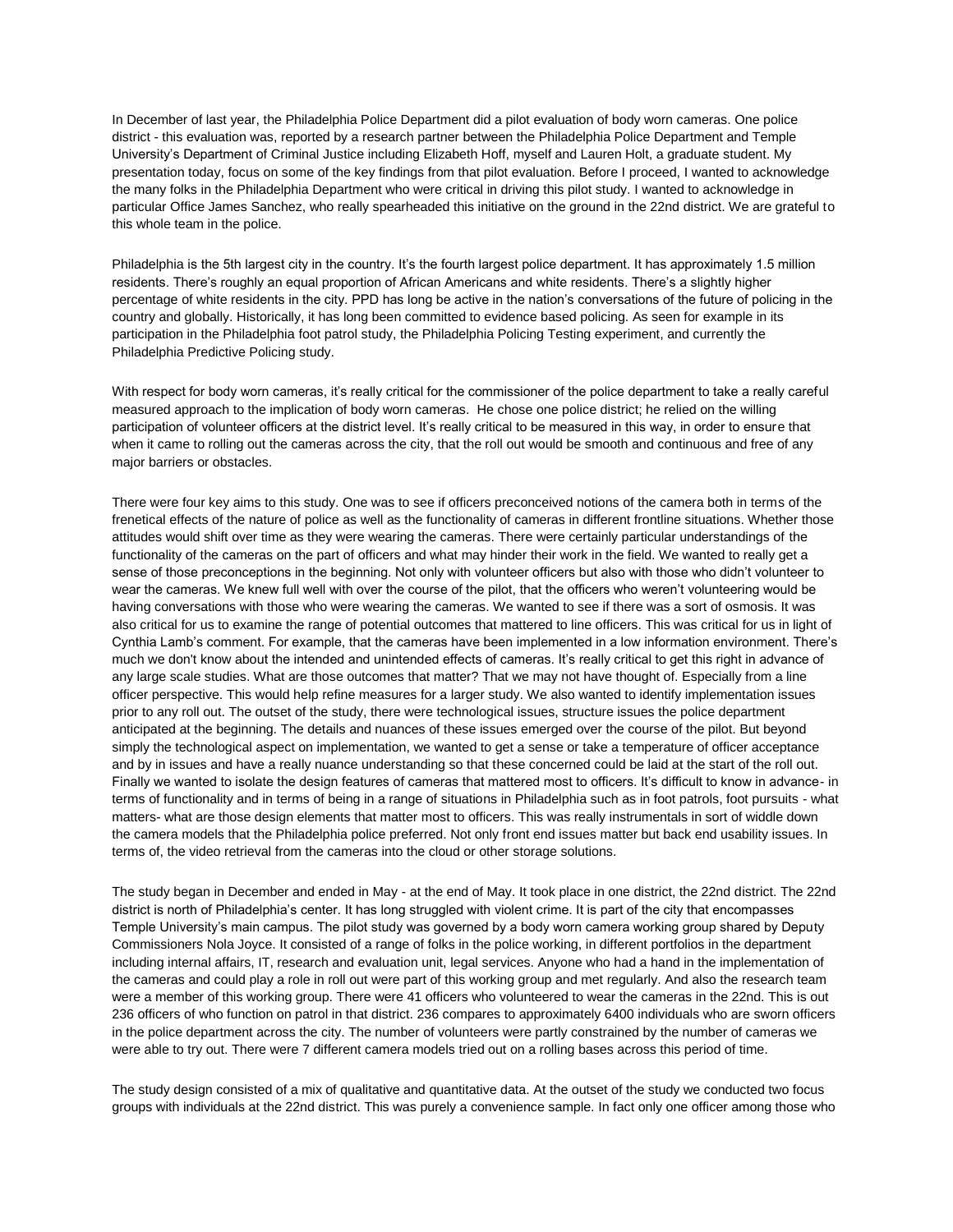participated in the focus group actually ended up wearing the cameras. Our main purpose here was to map on to aim two of the study - to get a sense of what are your potential concerns not only with respect to functionality but also with how this might influence police work on a day to day basis.

Those two focus groups also allowed us to refine measures on three different survey instruments. The first survey instrument that we implemented and we scoured existing instruments and created our own instruments based on what we found in the literature. One was a pre and post survey that was designed to gage officer attitudes starting from baseline until the end. Did we see a shift? So this maps onto aim one of the study. The sampling frame was all district officers - both volunteer and non-volunteer. We also have a survey designed to capture both visibility and functionality. That was tied to each camera model and they were implemented approximately every month. We also had a daily survey. So we had officers at the end of their shift complete a survey on - did this change particular encounters with citizens? Did you have any issues? Did you see that citizens changed their behavior? There were also some usability questions there. And those were simply volunteers who filled out those surveys. At the end of the study we conducted three pilot focus groups and these were with folks who wore the cameras. It also included those who were involved every day in simply administering the pilot program. We wanted to gage their experience. What was it like wearing these cameras? What were your experiences? Did this change the nature of police work for you? We also wanted to get a sense of what were some of the barriers to implementation that you could have experienced. Including challenges of being true to the study design- interfered with us being able to access these camera models on a rolling bases. Finally we are in the midst of conducting an outcome analysis of use of force and citizen complaints; thus have been done in previous studies- that's on going. In general then, the qualitative data had two functions in relations to the quantitative data. First helped us refine the measures on the survey instruments. It also served as an expansion role and allowed us to understand some of the findings from the survey.

The findings I'm going to focus on today emerged from the focus groups. And mapped on to some of the key findings from that first survey that attitude survey. So what I'm going to focus on - in the interest of time- are the interesting data points where we see the qualitative data telling the same story or a similar story of how this pilot program evolved in the police and how officers experienced the use of body worn cameras in their daily lives.

Here are three main findings from the attitude survey. I should stress what you see here are the set of findings from both volunteer officers and those who did not volunteer. So this is just a major temperature check, broad picture of rise and levels in three key areas. One there was a question. We asked whether officers thought the cameras should be expanded. We see a positive increase in officers saying yes they should be expanded. And I'll use the focus group findings to help explain that. Also the question: do the advantages of wearing the cameras out weight the disadvantage of wearing the cameras? We saw an increase in this as well. As one officer put it in a focus group, he said, "Once you start wearing the camera, you begin to see the advantages, you see these cameras are protective for officers. There's nothing better than simply wearing the camera". So even officers who were hesitant at first they begin to experience those benefits as time goes on. One officer put it, "We are ready! This organization is now ready to implement this city wide." We also saw this in the level of comfort with footage being reviewed. As one member of the internal affairs put it to me the other day, "We're not out on a fishing expedition." This is not our intention. Officers began to see footage was being used in ways that would be protective of them especially in citizen's complaints. And so I'm going to elaborate on that now.

The design features - this is an important piece - it's a technical piece - it's really important because it does tie to the nature of police work and officers comfort-ability with the technology and their acceptance of the technology. Durability- can't overstate how important durability is as an important design feature for the camera, even if it's heavier. The resiliency of the docking station is also important. In particular the resiliency of the pin is very important. So every day when you're coming in and you're taking the camera out of the docking station, and putting it back in, this wear and tear - some camera models simply didn't have the resilience. And so the longevity of the docking stations were important. A strong clip was equally important. Some officers were concerned about the cameras falling off, especially heavier cameras. Some of the clips did not have the correct tension to keep the cameras in place. In Philadelphia, there's at least 6 if not 8 different types of uniforms officers wear, ranging from polo shirts to the normal uniforms. They all have different textures, different thickness and also different locations where those body worn cameras can be placed. Having a clip that keeps its tension, is absolutely critical. If cameras fell off, it meant that during a hectic situation an officer would have to retrieve it. And in worst case scenario, it could end up in the wrong hands, in the hands of a citizen. So keeping that camera on their uniform was critical. The simplicity of the on and off switch was critical. Officers needed to know when they developed that muscle memory that they could turn that camera on with ease, that it wouldn't turn on accidentally or unintentionally. So the button couldn't be too sensitive; same goes with the off switch. Video retrieval at the back end, so that the ease of which the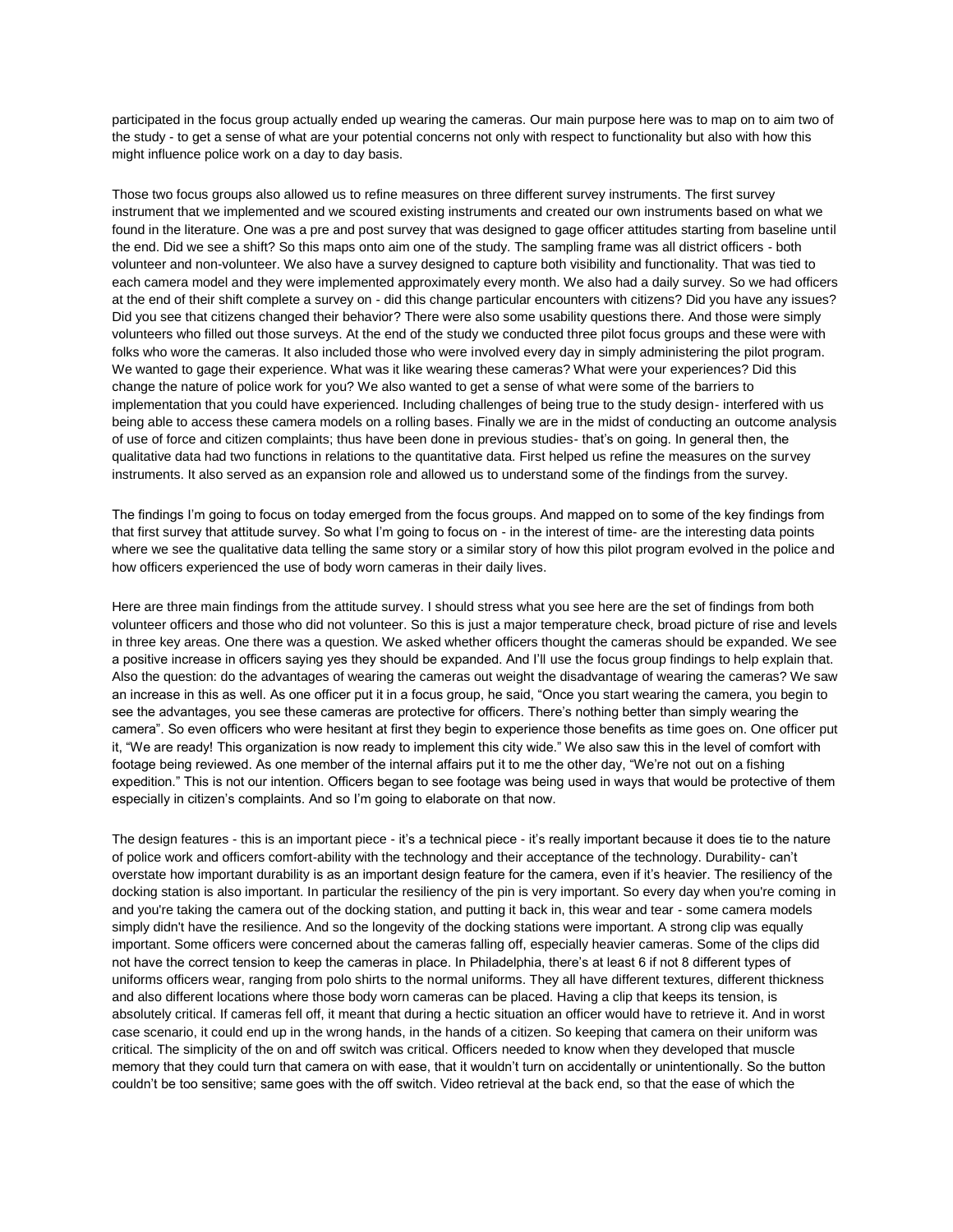footage could be uploaded into their storage solution was also very critical as well - especially, for those folks on the IT side of things who are charged with transferring that data.

That capacity to document police work was a virtue of the cameras, even us on the research side underestimated. Officers were saying, "Cameras are protective. They protect us in cases of false exaggerated complaints." This of course is consistent with previous studies. If a citizen knows an encounter is being recorded, they will likely not file a bogus complaint. So when there are complaints files, the footage is there to swiftly deal with instances and officers can move on with their lives. Which translates into less time lost if you were suspended or if you're under the scrutiny of IEB. There were also initial concerns about IEB sort of watching over officers, again using the term fishing expedition. Those concerns really eased over time. So what officers are doing now, those who have worn the cameras are saying to their peers, "look these cameras are protective of you. There's trust here on the part of the organization's motives." The videos also help create documentaries of arrest - right from that initial point where you enter that situation, right until the end. That help until the officer seals the deal in a court case. There's no ambiguity. It's captured the whole encounter, beginning to end. It also help mediate concerns with somebody recording with their own phone - a citizen recording just a snippet of an encounter and distorting what happened there. Officers were also saying, "I can enter a crime scene, take my camera, and take some video footage, get a good range of view. I can use my camera to take still photos of evidence at a scene. I can even count on my colleagues who are coming on the scene to take videos of different vantage points of those scenes." So the contribution to evidence gathering was also noted by officers. Some other interesting benefits we hadn't anticipated emerged in the focus groups. For example, officers were managing a public protest. Of course it's critical as you know when you're trying to manage a demonstration. When there is unlawful conduct, that you do not break the line - that you stay in place. Cameras can help take an image of people who may be behaving unlawfully- capture their IDs, so you cannot break the line and perhaps intervene with those protestors. Another interesting example was given of documenting police work, where if citizens are organizing public events like block parties, which in Philly are referred to as 'coming down parties'. An officer was saying we have several of these being planned in our neighborhoods. We went up to the organizers with our cameras on and we said, "look how this is going to play out, there are our expectations, these are our rules of behavior, this is when we are going to enforce them, and in what situation" and so on. And the officer claimed simply documenting that standard setting that expectation setting, really helped set a tone that you're accountable here when you run these block parties.

Finally, enhancing the quality of written reports was noted as a benefit. Officers now know that if an encounter was captured on video that their written reports would have to be rigorous enough and factual enough to map on what was captured in the video. So they see the benefits of enhancing the quality of those written reports.

In terms of police community relations, and I should stress that the conversation I'm going to recount is specific to the 22nd district - is known for tensions, a long and deep history of police community relationship may not apply to other districts in Philadelphia. Officers were saying, "Look cameras can influence what happens during an encounter. It may cause a citizen to be calmer during that encounter. It may cause them to be more compliant - including in public protest situations." But when we asked them if the cameras can have a long term effect on police-community relationships. They were more hesitant and expressed great caution around that. In fact, they were suggesting that it would be naive to think cameras are a panacea for police-community relationships. There's such a long and deep history in this district and cameras aren't going to fix this. So this is something we think merits greater consideration in future studies. And I know that there are some great new studies coming out now that are measuring police-citizen relationships.

Finally in terms of information flow, we asked the officers if they thought the cameras would have an effect- positively or negatively on the flow of information from citizens to police. And the response we got was pretty neutral. In this particular district, information is sub-optional, it's not where police want to see it. And they stressed to us where information flow does happen, it's often by phone, where people phone into to the district. There isn't much face to face information sharing. Where there is that information sharing in this particular district - there is a larger concern with retaliation or what they describe as snitching. So from time to time they can request the cameras be turned off when that information is being shared. But again this is a pilot study and something we should keep our eye on during the roll out.

Finally, will cameras have an effect on police discretion? I'm posing this as a question because due to the size of the study we do not have the answer. But we can only express the concerns that were expressed to us by some officers. Will discretion narrow over time? We know there are a great many situations in which officers choose to use informal means to handle situations and that is the staple of good discretionary police work. Will officers feel they'll need to be more legalistic in certain matters - more by the book? Will officers choose to enforce certain behaviors at all? Because if they know they are going to be under the gaze of the camera they don't want to be scrutinized for not being by the book. When it comes to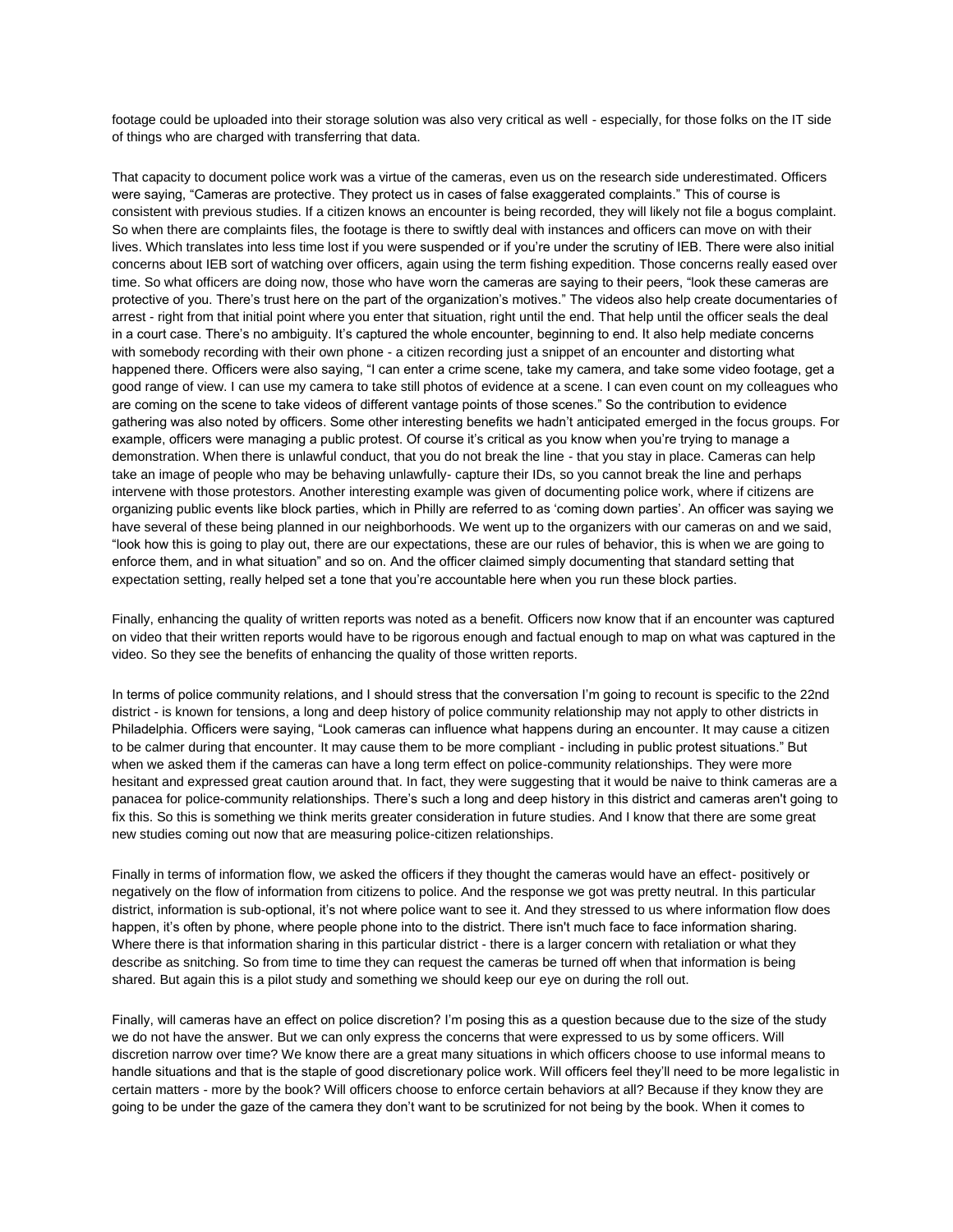minor criminal behavior could we see that effect? We don't know; I think it's a provocative finding from the focus group that needs to be tested in a very careful way in future studies.

Finally officers were concerned - obviously that cameras don't capture everything. When officers are going into a scene and see somebody who they happen to know; for example, a dealer who works that corner and has been working that corner for a long time. They are approaching that situation with what is better described as area knowledge. They know this area, they know the players, and they know the networks. So that provides context to that encounter and perhaps they chose to stop and talk to them, have a conversation with them. And so that contextual knowledge is not there. So there's just a hesitation and we raise this as more thought provoking ideas than anything else.

So implications- in terms of practice and larger scale studies - including in Philadelphia during a subsequent roll out. It's really important there's clear messaging, from police leadership not only at headquarters but at the district levels - all districts on the continued value of good police discretion. That there is not an agenda here to lower discretion, to encourage more legalistic policing, to encourage under policing or over policing for that matters of certain behaviors. Officers themselves - line officers themselves are important messengers here - those who have already worn cameras. They are being champions with their fellow officers who might be hesitant now. They are saying, "Look if you're doing good discretionary police work, continue to do it. It's what's valued." It's that initial hesitation that needs to be addressed in the messaging from leadership. In terms of research, we would argue we need refined measures that capture potential chilling effects of discretion. So over time are we seeing certain areas of police activity going up? Are we seeing certain areas of police activity going down? Ranging from quality of life enforcement to pedestrian stops. Could there be something going on here. I think it could be remiss for anyone not to capture this for over a long period of time because this will help us tap into any potential effects on police discretion. Hopefully, there aren't any; but it's important to know this.

Finally, there could be district variation in the ways cameras might be influencing police citizen relationship over time. This is an opportunity to bring in a place of base perspective here. Are there certain characteristic of particular neighborhoods or communities that might be mediating or moderating the effects of cameras on police-citizens relationships over time? Is there something about the history of particular relationship, in particular places? That's really important for us to know, telling the story whether cameras are influences those relationships over time. City wide measures are great. But drilling down to the level of place and to the level of district, we argue is important here.

The task I was given for this presentation is a little different. I was asked to provide more of a 30,000 foot level view of the issue surrounding this technology. So over the next 20 minutes or so there are four different parts of my presentation.

I want to start talking about the issues that have been raised with body worn cameras. There have been a lot of claims about the technology by advocates and critics. So I think it's important to look at that. I want to talk a little about the research evidence that we have to date. And then I'll transition and talk about the resources that are available. In particular, I want to talk about the BJA National Body Worn Camera Tool Kit and I'll wind down talking about next steps.

Next slide. Before getting into the issues, I wanted to take a minute and think a little about how far we've come with this technology. There's a lot on this slide but there's really two take away messages I want you to get.

The first take away message it that, law enforcement interest in body worn camera predates the Ferguson, Missouri case by several years. As you can see from this slide, as early as 2005, police departments in the UK that were experimenting with body worn cameras. The Oakland Police Department, as far back as 2009- 2010, part of their consent decree was rolling out body worn cameras. So clearly, August 9, 2014 in Ferguson marks a line in the sand but really as I said, law enforcement interests predates that. It's really after the Ferguson case that media interest, political interest and citizen interest really took off and certainly as a result then the expansion has occurred in law enforcement. The second take away message from this slide is that there is tremendous federal support for body worn cameras. You can see it was part of the president's policing plan. Certainly, I'm going to talk about the tool kits. In the next couple of weeks, the Department of Justice will be making announcements about the 50 or so awards that will go to police departments as part of the body worn cameras pilot implementation program. 17 million dollars have been set aside this year alone, with more funding next year.

Next slide. Just a brief plug for the report Cynthia mentioned. A lot of what I'm talking about this morning is articulated in greater detail in this report that I wrote that came out last year. So if you're interested in more detail of some of the things I'm talking about, this morning you can look at the report. It's on the OJP website or just Google it and you can take a look.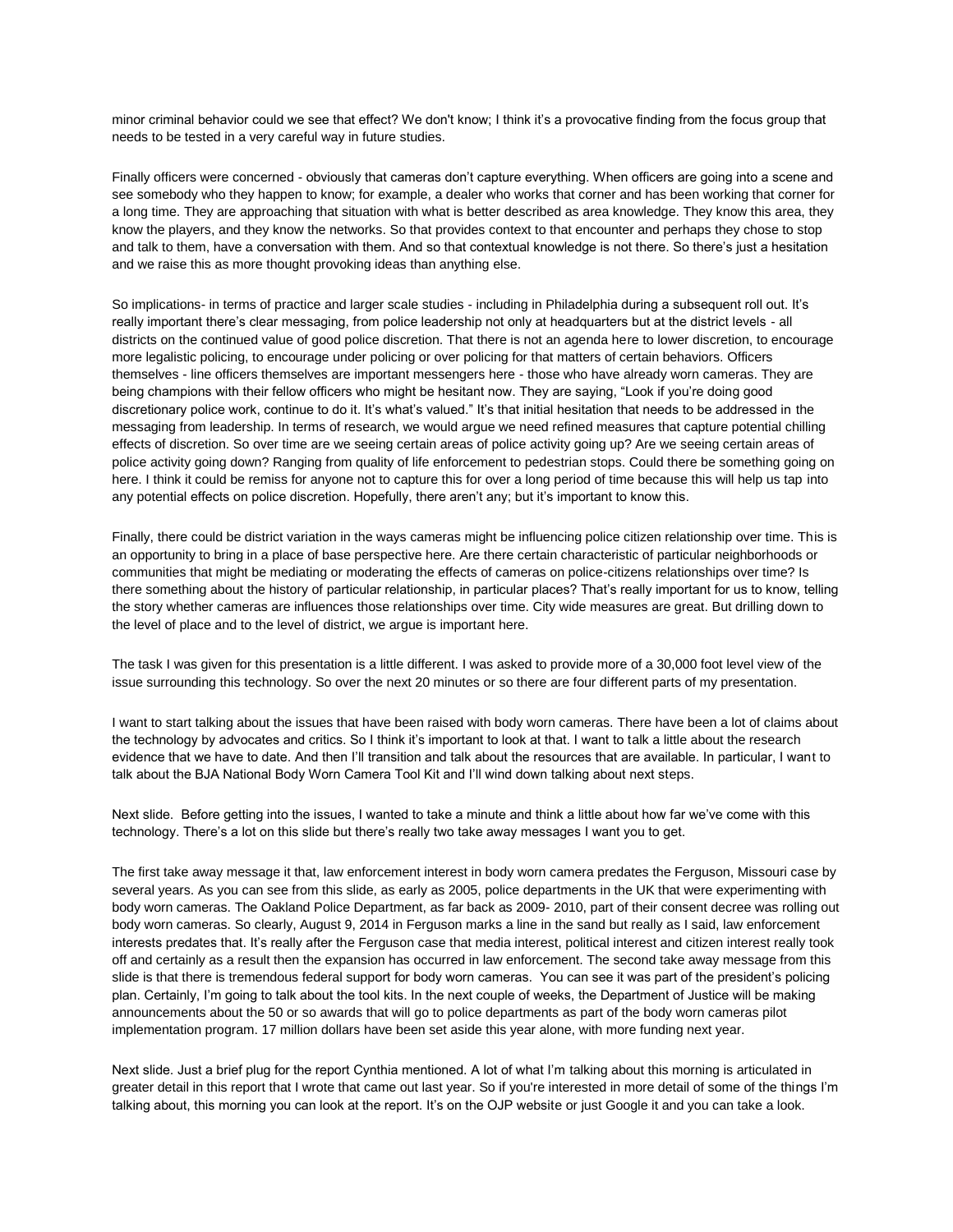Next slide. This slide shows, at the time I wrote the report last year, really the entire body of knowledge on body worn cameras - these five studies. Few studies from the UK, unfortunately, were pretty weak methodologically. So there wasn't a lot we could take from those studies. So really what we've been talking about are three studies and if I were to write that report today or an updated version there would be some additions- as you can see- down at the bottom as well. The takeaway from this slide is that the research still is pretty thin.

Next slide. You see here, and this is getting into the issues, this slide here, at least in my view, an overview of the primary benefits or perceived benefits of police officer body worn cameras. And what I've created is a legend at the bottom that indicates, in my view, the amount of empirical support for each of benefits. You can see there are a lot of question marks and squiggly lines meaning that either we have no research evidence or we have some and need more. In terms of the benefits, I think, Professor Wood mentioned several of these - increase transparency and legitimacy. A big one is behavior change. Does the fact that a policeman is wearing a body worn camera - does it result in changes in the officer's behavior and the citizen's behavior. And certainly the evidential value is another perceived benefit. So again, the take away is that there's lots of perceived advantages of police officers wearing these cameras. The research evidence is still fairly thin.

Next slide. Now that being said, I think there is compelling evidence from some of the studies we have to date and I'd like to review some of that evidence. If you've been following the dialogue of this technology at all you've heard of the Rialto Police Department. The Rialto study has gotten a lot of attention with good reason. It is a rigorous design and randomized controlled trial. And you can see from this slide looking at some of the really extraordinary findings that we have in result in drops in citizen complaints and use of force after police officers in that department began wearing cameras. There are some caveats to the Rialto study and I don't need to get into those. But there are compelling stuff coming out of Rialto. About the same time, the Mesa, Arizona Police Department completed their study. Importantly, the results from Mesa were very similar to Rialto, in terms of complaints and use of force. Another interesting finding from Mesa, involved administrative policy. The study in Mesa lasted about a year. The first six months of the year, they had a very restrictive policy. The officers were instructed to activate their cameras whenever they had an encounter with a citizen. The second six months they relaxed the policy; it was more discretionary. What they were able to show was, when officers were operating the more discretionary policy, the number of activations dropped substantially, by 42 percent. They subsequently implemented - or reinstituted- the more restrictive policy. A few month ago, I was at a presentation and I heard the lieutenant in the Las Vegas Police Department talk about, what I thought was a unique way to operationalize impact. He talked the number of officers who were exonerated from allegations in citizen complaints. And I thought that was kind of interesting.

Next slide. This slide, if you advance it one more time, you should see a red arrow. Two weeks ago, I was presenting in Atlanta with the Assistant Chief from Oakland PD and he used this slide and I asked if I could borrow it. This shows the findings on the order of Rialto in terms of reductions in both the use of force and complaints. Obviously, there's a lot going on in Oakland with concern with regard to their consent decree and the reforms they were implementing. So, there may be more at play here than the implementation of body worn cameras. Clearly, we are starting to see some consistency in the findings with regard to complaints and to a lesser effect use of force.

Next slide, the Phoenix evaluation that was completed a few months ago is part of their Smart Policing initiative. Again we see some reductions in complaints against officers not quite as large as the complaint drops we've seen in some of the other studies. If you notice, the complaints amongst officers who were not wearing cameras in Phoenix was actually going the opposite direction. The second bullet, gets to a point Professor Wood was discussing with regards to officer discretion. Perhaps this finding is consistent with the concern about restriction on officer discretion because the officers in Phoenix who were wearing cameras experience a fairly significant increase in their daily arrest activity. This is compared to officers who were not wearing cameras. Phoenix Police Department was also interested in the downstream effects of body worn cameras with regard to domestic violence cases. So they were looking specifically at how this presence of new form of evidence was affecting how domestic violence cases were being handled. And as you can see, there were number of indicators suggesting that the body worn camera videos enhanced the processing of domestic violence cases more likely to have cases filed and charged and more likely to get guilty pleas and convictions at trial.

Next slide please. So transitioning a little bit to the other side of the coin, regard to issues. What you see here are some of the primary concerns that have been raised about the technology. In my view at least I think the evidence is a little bit more strong here in support for these concerns. I can talk several hours about these and I won't. The privacy concerns are significant. There are two elements to that. You can concerns about citizen privacy and also concerns about officer privacy. The other thing I would mention, jumping down to the bottom; obviously, when a police chief decides to adopt body worn camera it represents a tremendous commitment, a tremendous amount of resources are required and logistic manpower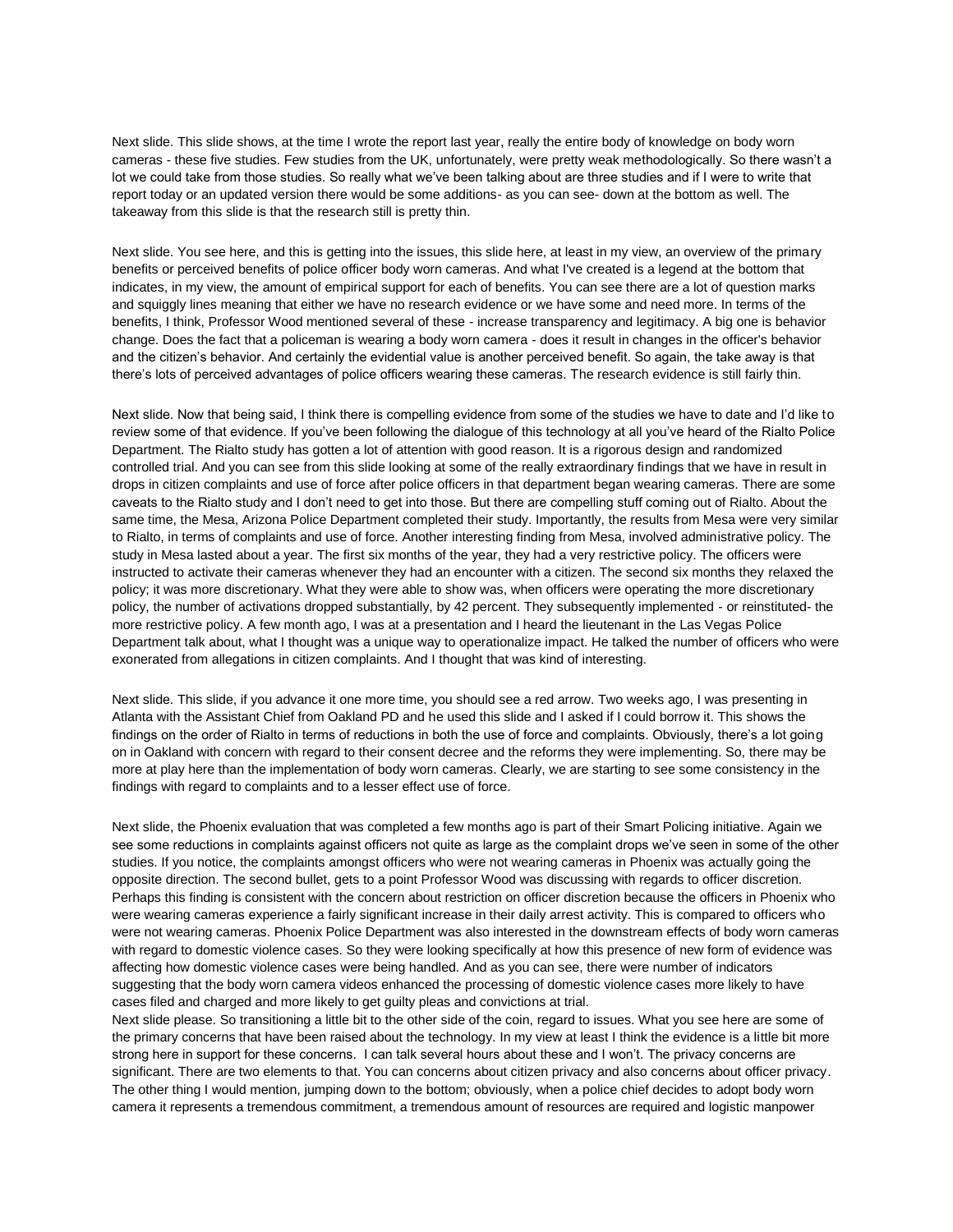and cost. It's simply easy to buy the cameras and put them on officers after that happens is when things really start to get complex.

Next slide. A couple of other concerns that I've observed over the last year or so. One of the big ones I think right now being discussed is whether or not officers should be permitted to review their video prior to making statements and writing reports. This is particularly contentious with regard to officer involved shootings. Should officers be able to look at the video before they make a statement? Some of the other concerns I mentioned were public records I believe. This really deals with state law with regards to public record request. And I think a lot of state laws are a bit antiquated and are not really equipped to handle this technology. There's a lot going on with if there's a release of a video what needs to be redacted and how that's going to be done. Over the summer there were over a hundred legislative bills in 34 states being considered in regard to body worn cameras. A lot is happening at the state level as well.

Next slide. The Force Science Institute, Bill Lewinsky has been doing some really interesting work in terms of the limitations of body worn cameras in terms of what they show. If you're not familiar with his work, I encourage you to take a look; it's very interesting.

The Phoenix Study I think also demonstrated the implications of body worn cameras for downstream criminal justice actors, importantly the prosecutor. This technology has significant resource implication for prosecutors. One of the side effects of the Phoenix study when they were looking at the domestic violence processing, I showed you before some of the positive outcomes. What you see on this slide is that this is new evidence and it had an impact in terms of how long it would take to process a domestic violence case; this may change over time. Clearly, there was a learning curve in Phoenix with regard to prosecutors familiar with this evidence and working out the systems to ensure the prosecutors have access and can use the evidence in a case.

The last concern I'll mention is activation compliance. This goes to the issue I talked about with the Mesa study- the administrative policy issue. So departments will have a policy that says when officers should activate a camera and shouldn't. What are departments going to do if officers are not following that policy?

Next slide. What you see here is from Phoenix. This is monthly compliance rates with activation. What you see is that in May 2013, compliance reached its peak at 42 percent. Which tells you that about 60 percent of the time, officers were not activating the camera in situations where they were supposed to. You can see how the trend goes down over time. It was about 30 percent. So about 70 percent of the time officers were not activating the cameras in cases where policy dictated that they should.

Next slide. This just shows the compliance rates by call type. You can see that with domestic violence compliance rates were highest but they were still under 50 percent.

Next slide. Shifting gears a little bit to talk about resources. I did want to talk about the body worn camera tool kit. The toolkit was rolled out in May and you can see the website there. You can certainly go and take a look. The creation of the tool kit began back in February. The Bureau of Justice Assistance, BJA, hosted a two day panel at the White House with about 100 experts they brought together to brainstorm the issues with this technology. The picture you see is from the tool kit, myself and a colleague from ASU Dr. Charles Katz. Chuck and I facilitated that panel. I like this picture of a couple of reasons. One, it looks very official with the flag. Chuck is looking at me like I'm saying something really intelligent which I probably wasn't. This two day panel, as I said, really started a discussion about the tool kit. So over the next few months about the meeting, Chuck and I worked with the folks at BJA to create the content for the tool kit. The tool kit really is an information warehouse. It's a place for anyone to go if they have questions about this technology, whether you're a chief of police, a civil rights attorney, a reporter, a concerned citizen. You can see the categories of concerned information are listed and I have a couple of shoot of the tool kit that we can look at. The other thing we did is we created a law enforcement implementation checklist. And it's a guide for police departments to use when they are planning and implementing their body worn cameras programs. It just provides a list of the issues that should be considered.

Next slide. The next two slides are just images from the tool kit. This is the main page and you can see across the top the drop down of different areas where you can explore issues. It is in a FAQ format so…next slide. Eventually, you click on a question and there's a drop down with information and resources for that question. The toolkit also has a podcast with series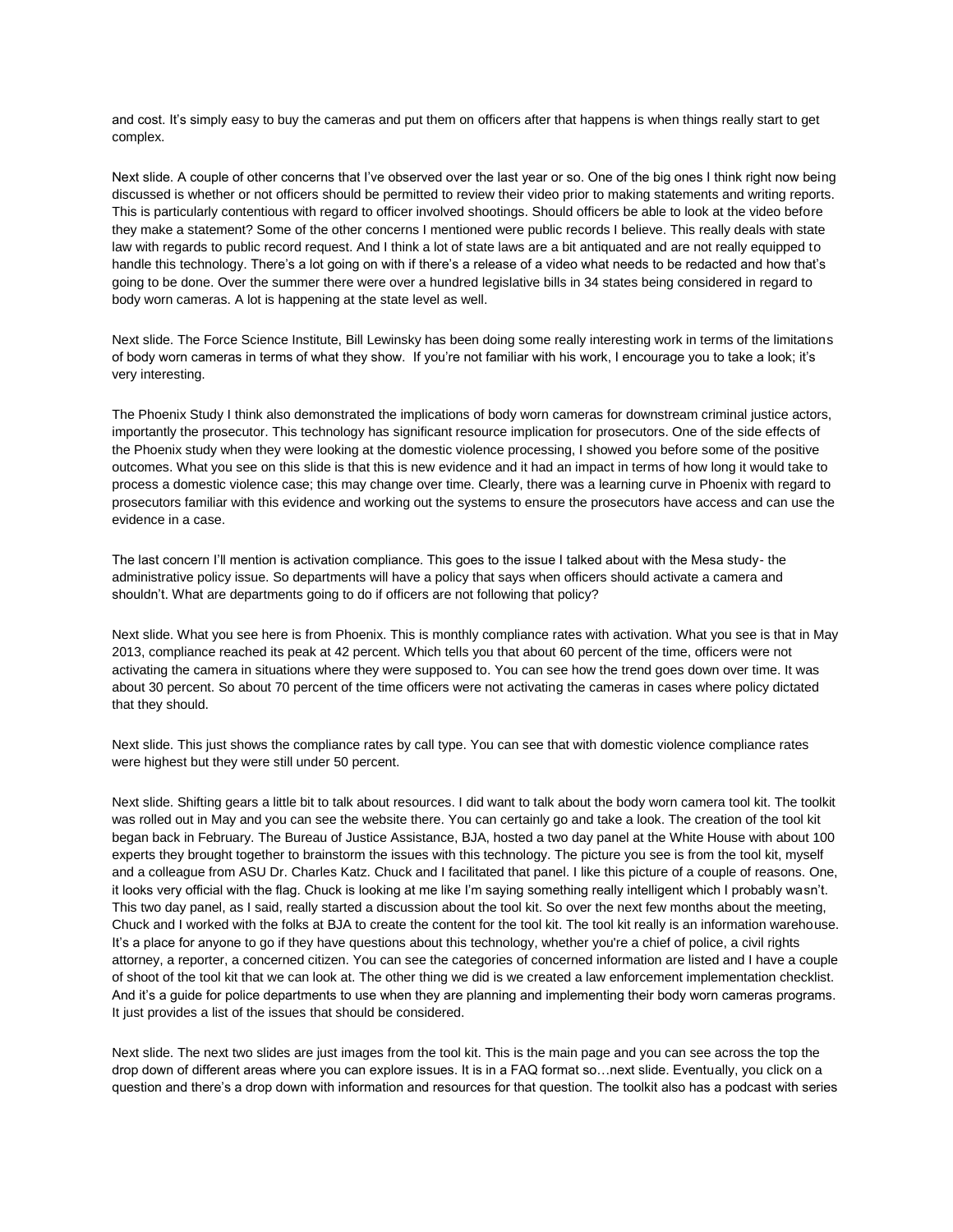from experts. Here we see the director of BJA, Denis O'Donnell. The podcast provides different areas of concern with this technology.

Next slide. This is just a shot of the law enforcement implementation check list and it's designed to be used- just as it's called- a checklist of issues to be considered by departments as they are rolling out their body worn camera program.

Next slide. This is one more image. This is the training slide. Again, there's the drop down with information that is available.

Next slide. A couple of other resources I wanted to mention. These are also available through the tool kit as well as in other places. Cops put out a report last year looking at some of the policies, very interesting report. NIJ has done a market survey of vendors. I think there has to be now probably two dozen vendors that are available selling this technology. There have been some policies that have been put out IECP and the ACLU for example.

Today, I'll be discussing the Urban Institute's current evaluation on police body worn cameras. The study has a number of components to it and I'll briefly detail each. But the focus of the presentation will be on the measurement of community attitudes and how the cameras might influence police community interactions.

Before I get into urban study, I was to first talk about the very recent research from University Nevada, Las Vegas. I wasn't involved in this research brief but it's important to mention this briefly. I'm not sure if any of the authors are in this study but if I do any injustice please just let me know. This report that was released last month, provides national attitude towards body worn cameras and this is great doing this. We as researchers know very little about how the public actually feels about police use of cameras. We have some ideas and thoughts about how they might feel. But there's not much empirical support one way or the other. National surveys like this one are an important first step to better understanding the community's perceptions. Continuing with the study, from a sample of 635 responders, the University of Nevada provides key insights on a number of issues facing body worn cameras. The report covers many topic areas scholars and practitioners are currently dissecting. Such as, should the officer tell they community members they are recording at that moment? Whether or not there should be members of the public who should have access to footage obtained by the cameras. As a side, if you're interested in learning more of the nuances of body worn cameras policy, I recommend reading the Urban Institute's recent online policy debate. Many of the policy issues were discussed around a panel of experts - myself, law enforcement executives, a civilian oversight expert, civil libertarian, and Urban Institute research staff.

Getting back to the University of Nevada's report, I found it interesting that 86 percent of the respondents felt that police equipped with a camera would behave more respectfully towards citizens in general. However, only 61 percent felt citizens would have greater trust in the police because of the cameras. This is an interesting divide. As research and procedural justice have found a strong relationship between respectful officer behaviors an increase views on their legitimacy and trust. Obviously, more study is needed on this relationship. However, general community perception obtained through national surveys will not be able to provide much insight. Instead we need to focus on perception specific of community members who have had a police interaction. As we know this is a specific group of a generalized population, approximately only one quarter of the public. These are the people we need to be surveying. We need to understand how presence and use of body worn cameras may affect their behaviors and attitudes during police interaction. Of course we need to identify how the cameras will also affect behavior and attitudes of the officers which could be discerned though this community population. We can also include department administrative records as well as footage review to get at the officer behavior and attitudes.

The Urban Institute is conducting a community survey. We're conducting an evaluation that will accomplish a community survey through a two year study, funded by the Laura and John Ora Foundation. There are three participating police departments in this study. Anaheim and Long Beach Police Departments in California and the Pittsburgh Bureau Police in Pennsylvania. The study utilities a factual random control trial which assigns officers in one of three groupings - a no camera control group, a camera only group, camera group assigned at script. There are three main sources of data to measure the differences between these groups. The first is through quoting of the video footage through the cameras. The second is through the traditional administrative records as well as metadata the cameras collect. Finally we surveyed community members on their interactions with the officers from the study.

Regarding the camera group that was required to stay the script, the script is based on the tenets of procedural of justice policing. The aim is to increase community members views of transparency towards the officer and agency overall. The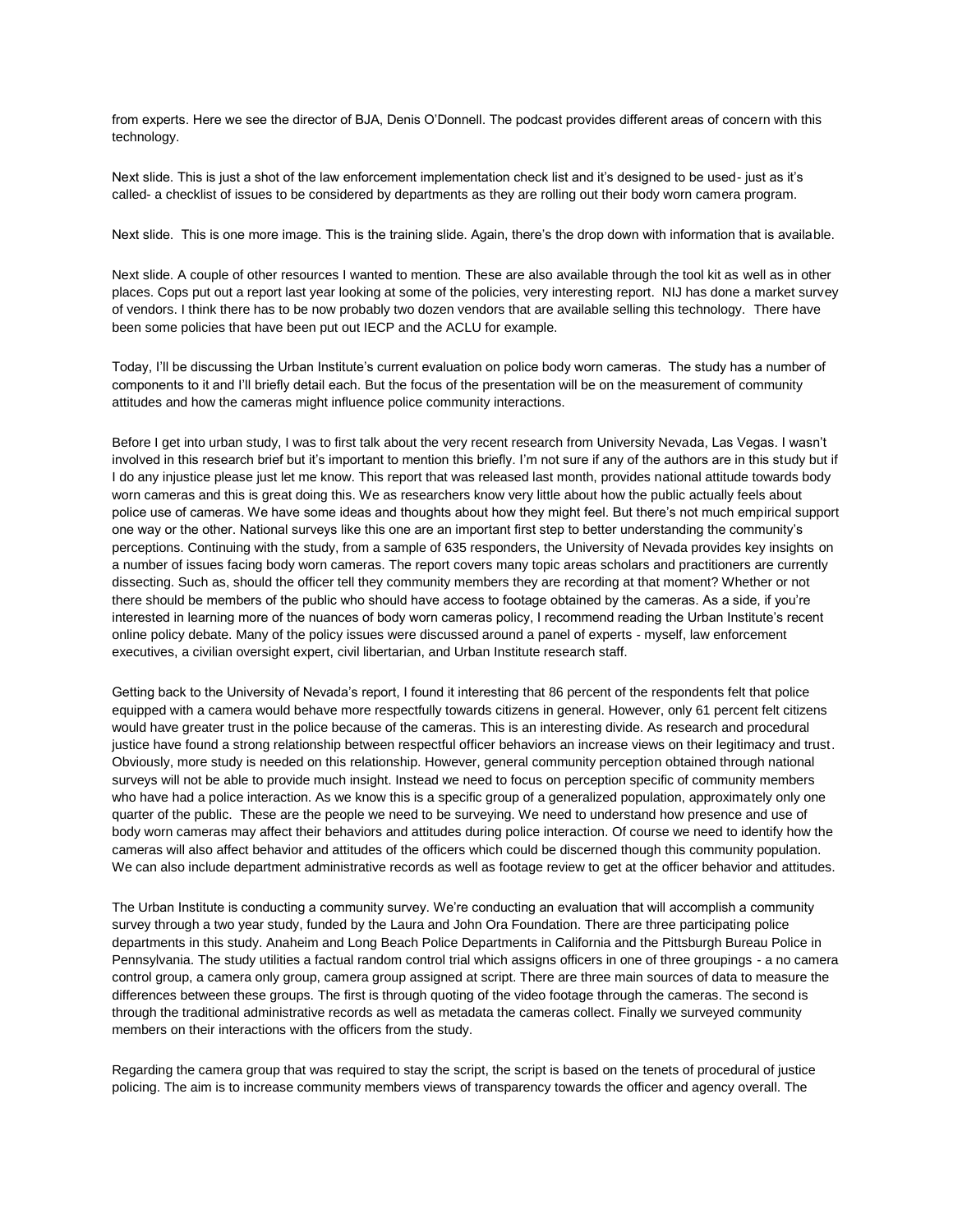script reads: Hello my name is Officer Lawrence. TO better serve the community and to be transparent the police department is now using body worn cameras. Before we start I'd like to inform you our interaction is being recorded.

Analysis of how this group compared to the standard camera wearing officer who do not have to say anything about the cameras to the community members will add new information to the field. The current literature allows methods to best inform the public the officer is recording the interaction. With the introduction to the cameras, community members might become hesitant to willingly provide information to officers during investigations, or might become disrespectful if they feel like their rights are being violated by being recorded. With the inclusion of this group, we aim to identify the best practices of how to best convey that their recording is occurring and to measure the impact of police-community interactions. We are currently in the third month of data collection for one site right now. Each site will have six months of data collection and during that period, we'll collect information from the community surveys, we'll code the video footage and we'll also collect the metadata from taserevidence.com.

Secondary data collection, which includes the administrative records cover the study period as well as three years prior to the start of data collection for each site. As you can see we are very early on in the data collection period. The preliminary results cannot be provided at this time but the methodology is still interesting enough to talk about.

As I mentioned earlier, the officers within each site are randomly assigned into one of the three groupings. A stratified random method was used to restrict the possibility of imbalances across the groups. Due to differences in the officer's positions, tenures and race, officers were allocated as evenly as possible across the three groupings. Only one site has had their officers assigned to date. 60 officers agreed to participate and you can see here the stratified random sample was successful in creating equal groupings across the strata. I'll also be comparing these percentages to the overall department characteristics in the future as well.

I'll now detail the main methods of the study. The first data source is the coding of the video footage. Each week the police department sends Urban excel files of all community interactions of participating officers in the prior week. Some cases such as sensitive sexual offense or domestic violence offenses are removed. Of the main cases, 15 percent are randomly selected for footage review. Because of the sensitive nature of the video footage, project staff are required to review the footage in house, within the police department. Staff members code the footage on paper surveys, and then they enter the coding sheet into an online database. We hope to learn many things by reviewing and systematically coding the video footage. First and foremost, it will provide a unique view of community interaction. While we are surveying the community member, we are not surveying the police officer. So the footage provides another perspective of the interaction, this could be called the researcher's perspective. It will allows us to determine how reliable the community member's responses are and their view point of the interaction. Also a unique aspect of body camera technology includes a buffering feature. The camera begins recording video not audio for a period of 30 seconds of the officer pressing the button. This buffering period will be a critical component of the study analysis enabling us to identify code and analyze the factors leading up to an officer's decision to start recording.

Finally, footage review will provide information the officers in the second treatment group, which is the camera and script group. The degree that they are actually stating the script and analyzing the reliability of that. We'll also be able to measure the differences in officer conduct to camera groups.

Part of the second data source includes officer's administrative records. As I mentioned earlier, we will collect three and a half years' worth of key department performance metrics that will be used to assess whether and how officer alter their typical interactions with citizens as a result of being equipped with a body worn camera.

Historically community interactions records will be collected to determine the typical interactions officer handle prior to camera implementation and traditional officer performance metric such as use of force and citizen complaints will also be reviewed.

Time series analyzes will be conducted using this data. Presented here is just an example but with this information comparisons between the control and the treatment group will be assessed to identify changes in officer behavior from the result of camera use. It will include use of force, number of citizen complaints, number of arrests, citations and warnings, as well as changes in the amount of officer initiated stops and changes in the typical kind of interactions they have every day.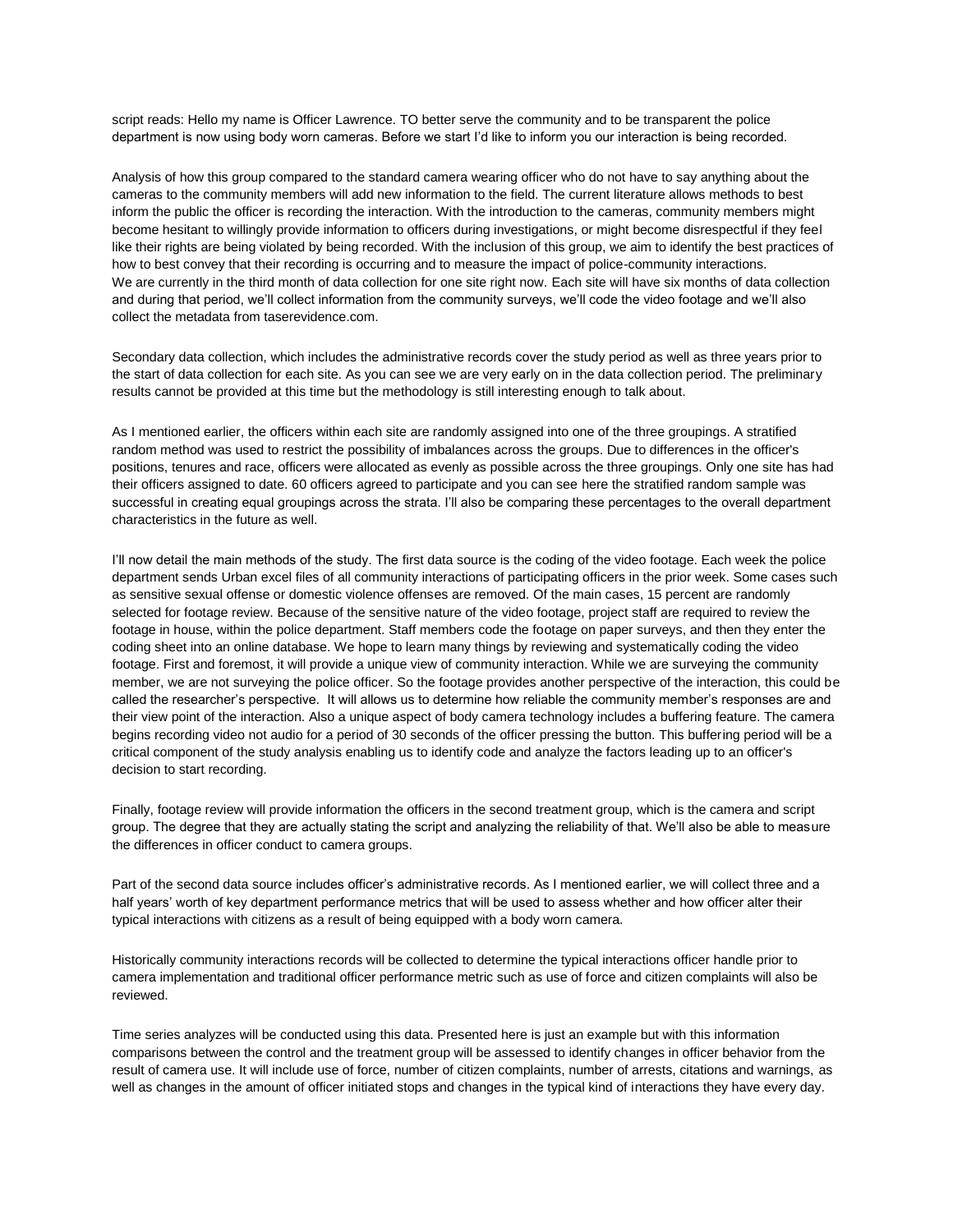Cameras are not recording on a continual bases. As the storage space required to house that volume of footage is currently prohibited. In the future this may be possible but as of right now it's not. Even in an agency prescribing when officers should start recording officers have discretion when to record. This begs the discussion what interactions are purposely not being reordered by officers and why? Regardless of department policy, it is likely, there is a high degree of variation in officer use of cameras. We'll examine these differences in related to different outcomes. For example, perhaps, low use officers have lower use of force and citizen arrest because they are able to use their verbal conflict resolution skills more effectively. Or high use officers are more conscientious and have better outcomes. To answer this questions, additional in house data would come fro[m](http://tasersevidence.com/) tasers [evidence dot com,](http://tasersevidence.com/) meta data and links to the administrative data.

Tasers data include the date, time footage length, officer and case IDs and any tags the officer may have assigned to each and every video footage.

The above data sources will be primarily used to assess changes in the officer's behavior as a result of body worn camera use. Or perhaps more interesting, how the camera use and procedural justice script affect the attitude of community members who have interacted with those officers. To measure these perceptions, Urban is conducting a survey with community members who have recently had an interaction with an officer who is part of the study.

As I mentioned before, each week the department sends Urban data regarding the officers completed street checks, calls for service and crime reports. Some of these data are excluded. For example, if there are no telephone number provided. Or if the record pertained to a company not an individual. Staff on the project then call a community member to obtain their participation in the study. The telephone interviewers are blind to the officers grouping in the study and they are not allowed to make more than 5 calls per week per case. On average the survey takes about 15 minutes for the community member to complete. This methodology actually comes from the National Police Research Platforms Police Interactions Survey which Steve Mastrofki and Denis Rosenbaum and Laura Paddell were involved in and led. The platform response rate for that survey was 34.4 percent. And at least check this morning, Urban's community survey currently has a response rate of about 20 percent but we are still in the data collection period so we are still catching up to earlier cases that were trying to reach the community members.

A range of topics are discussed with the community members during the survey. The main bulk of the questions regard the degree of the officers' procedural justice behaviors during their interaction. These include items focusing on the quality of the officers' treatment towards the community member, quality of their decision making, as well as if the officer provided any important information during the interaction. Use of force items cover a range viral behavior the officer may have exhibited or range of viral behavior the community member might have exhibited during the interactions. There are also more general questions, similar to those the University of Nevada's national survey that regard to the community members attitudes towards body worn cameras in general. It will be interesting to see how the presence of the camera will affect these general attitudes towards cameras once the analysis are done.

And finally, items covering the community member's perceptions on police department's overall legitimacy. Was their willingness to cooperate with the law and officers are discussed.

The resulting data set will naturally be multi-leveled because each participating officer will have multiple community member interactions, as such hyper optical lineal models will be used to analyze the data. Where level one will consist of community members responses to the survey and level two be the data of the officers. As the other two sites, data is added to this and there will be a third departmental level to the data. Presented here is an example. HLM on satisfaction with an encounter. You can see that level one models variables such as encounter type, procedural justice and the community's demographic are included. In level two, the officer's demographics and the group they were assigned to are included. By using an HLM we'll be able to identify difference across officers and their groupings. As well as, difference with the officers from the perspective of the community members. These models will be used to determine differences in a number of outcomes including procedural justice behaviors, members view's towards department legitimacy, body worn cameras, and their willingness to cooperate and help the police.

American policing has a long history or strained relationships with the communities that they serve. Problems that have intensified by recent events across the country. Police have been a society's primary instrument for controlling crime and social disorder. The authoritative power given to police has intensified with deep divide between communities and their police departments.